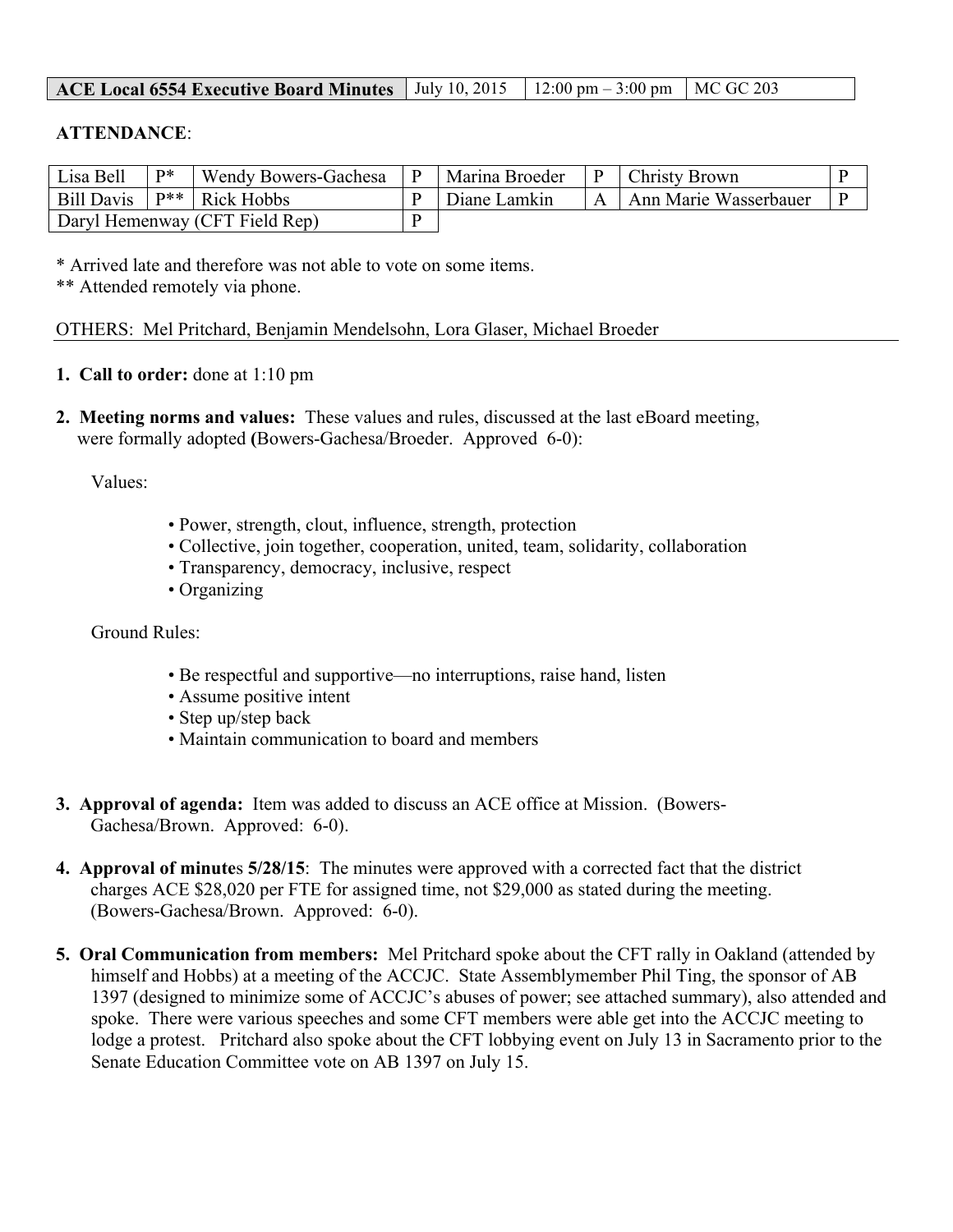## **6. Reports**

## **6.1 President's report (Wasserbaue**r):

- Bowers-Gachesa, Hobbs, Lamkin and Wasserbauer attended CFT summer school from June 22- 26 at Cal Poly Pomona.
- Bowers-Gachesa, Hemenway and Wasserbauer attended the last BOT meeting and introduced themselves as leaders of the new union.
- Bowers-Gachesa, Hemenway and Wasserbauer met with the district chancellor to discuss the continuing grievance on long-term disability insurance.
- Wasserbauer, Bower-Gachesa and Hemenway also met with the associate vice-chancellor of Human Resources to set up regular meetings for contract administration.
- Bowers-Gachesa and Lamkin met with Millie Calderon in payroll regarding getting accurate and updated membership lists from the district.
- Davis attended PGC and DCC meetings and mentioned that department chairs can only be officially evaluated if they have at least 0.2 assigned time.
- Brown attended the district council meeting and discussed the development of a new district fiscal group that will include one member appointed by ACE. It was suggested that the treasurer could be a member.
- Wasserbauer and Lamkin are getting bank accounts together, but have difficulty due to limited availability with Randy Castello.
- President Peck at MC offered ACE a shared office with the classified union. The eBoard needs to make a determination about the MC ACE office location. The WVC office is in dire need of organization.
- The health and welfare committee set up at the last eBoard meeting has not met and is still trying to organize a meeting in the near future.
- EBoard needs to think about current state of the ACE website.

#### **6.2 Grievance reports**

- MC (Hobbs): There were no grievances to report.
- WVC (Pritchard): There was uncertainty about REP status rules transitioning from the old to the new contract. It was agreed with the district to implement the revised faculty evaluation process under the new contract beginning in Fall 2015. "Evaluations that started in Spring 2015, before the Board of Trustees adopted the new collective bargaining agreement on May 19, 2015, will follow the prior collective bargaining agreement." Prototype intake and grievance forms are being developed.
- Training for stewards in handling grievances will take place in Fall 2015.
- **7. Action items:** There were no action items on the agenda.

# **8. Old business**

**8.1 Set meeting days/times for eBoard**: The following eBoard meeting schedule was created for Fall 15: (Davis/Bowers-Gachesa: Passed 7-0). Meetings will take place on Fridays from 10:00 am – 12:30 pm.

9/11 and 9/25 (MC)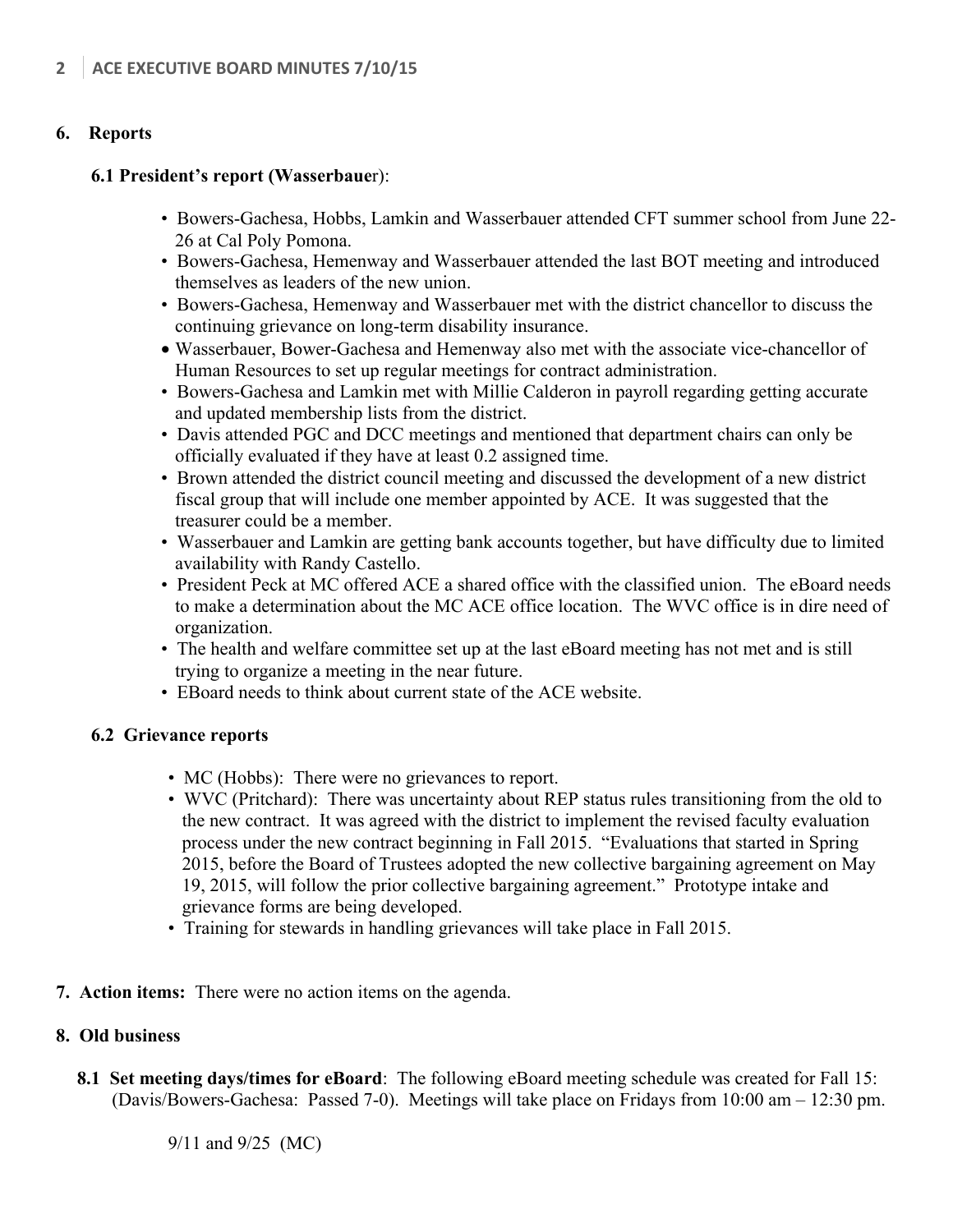10/9 and 10/23 (WVC) 11/6 and 11/20 (MC) 12/4 and 12/18 (WVC)

**8.2 Reassigned time for officers and negotiators**: ACE officers and negotiators will receive the following amount of reassigned time for Fall 2015 and Spring 2016 semesters (Bowers-Gachesa/Broeder. Passed 7-0). ACE officers will document their time spent on union activities, and the amounts of assigned time will be re-evaluated in Spring 2016:

President: 1.0 Vice President: 0.4 Secretary:  $0.2$ Treasurer: 0.2 FT Reps (2): 0.1 each PT Reps  $(2)$ : 0.1 each as stipends Chief negotiator: 0.2 Negotiators (2): 0.2 each

**8.3 Determine steward constituencies:** The proposed plans for constituencies for stewards from each college were presented and discussed (see attached). The plans were approved with the provisions of being updated as necessary by adding or subtracting faculty (new hires, retirements, leaving the district, etc.) within the defined groupings:

WVC plan (Davis/Bowers-Gachesa; Passed 6-0-1) MC plan (Brown/Bell; Passed 7-0)

- **8.4 Steward council elections and elections committee**: A timeline was presented regarding the election of the steward council in Fall 15. Leslie Saito and Gretchen Ehlers were approved to be on the Election Committee (Bowers-Gachesa /Brown; Approved 7-0). Members of the Election Committee are still needed from MC.
- **8.5 Planning** is happening on each campus for flex day, membership drives and steward elections.
- **8.6 Grievance on long-term disability insurance:** Issue is that the district wants to count long-term disability insurance as part of the medical benefits cap, and the District inserted language into the contract that was never agreed upon by the ACE negotiating team. ACE never agreed that LTD insurance is part of our medical benefits package. After a meeting with ACE on this issue, the district chancellor has not responded as promised. The following actions will be taken on the grievance: ACE will pursue the grievance with the BOT and simultaneously file an "unfair practice" with PERB. A letter will be sent to the chancellor regarding these next steps. (Bowers-Gachesa/Hobbs. Passed 7-0).

# **9. New business**

- **9.1 Development of bargaining committee and negotiation team:** The ACE President will immediately send out an email to all ACE members asking for applications for the bargaining committee and the negotiation team. She will also explain the roles of these groups in her email. (Hobbs/Brown. Passed 7-0). Applications for negotiators will be reviewed at the next eBoard meeting.
- **9.2 Grievance officers: call for participation.** This item was tabled due to lack of time.